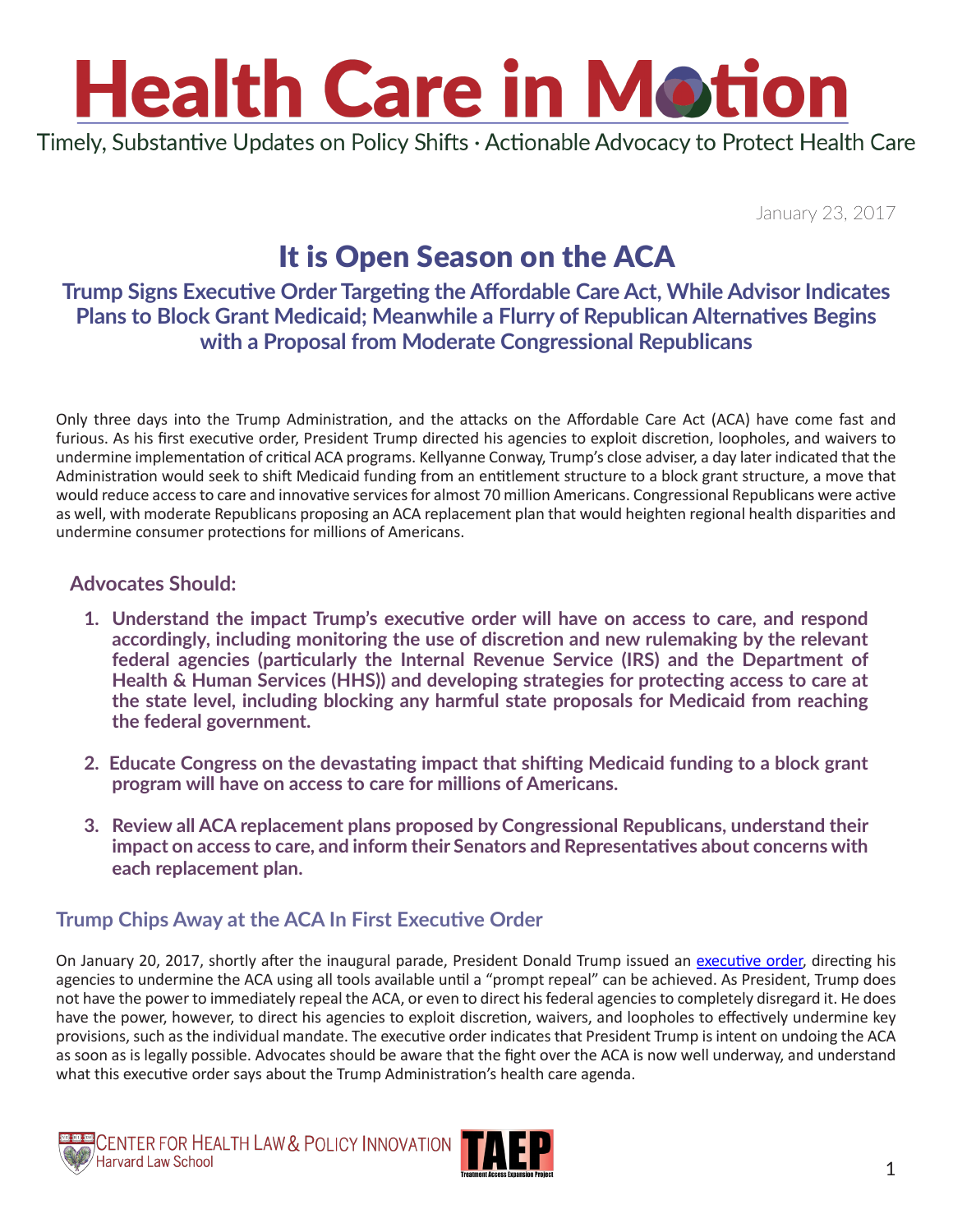Among the most alarming aspects of the executive order are the directions for agencies to:

- **Undermine the Individual Mandate.** The executive order directs federal agencies to use their authority to dismantle "any provision…that would impose a fiscal burden on any State, or a cost, fee, tax, penalty, or regulatory burden on an individual." Trump's IRS will likely use this directive to undermine the individual mandate by refusing to fine individuals who choose to forgo health insurance and granting hardship waivers to any who apply. Without an enforced individual mandate, many healthy people will pull out of the Marketplace, causing premiums to spike for those remaining enrolled and potentially triggering insurers to pull out of the Marketplaces altogether. This will especially burden people living with chronic illnesses and disabilities, who must have access to care and will be less likely to pull out of their coverage. According to the [Congressional Budget Office,](https://www.cbo.gov/publication/52371) a law that eliminated the individual mandate, along with some other provisions, would cause 18 million Americans to lose their insurance in the first year of implementation. Advocates should begin to build relationships with new agency leadership and ask them to preserve the individual mandate as an important element of health insurance markets.
- Allow Greater Flexibility for State Health care Waivers at the Cost of Consumer Protections. The order states that federal agencies, including HHS, must "exercise all authority and discretion available to them to provide greater flexibility to States and cooperate with them in implementing healthcare programs." This language encourages HHS to grant states waivers to avoid the regulatory requirements of the ACA as well as the Medicaid Act. Under the Obama Administration, advocates could rely on HHS to deny state waivers that were problematic from an access to care perspective. The executive order indicates that Trump's HHS will be much more likely to approve most waivers submitted by states, even if they undermine access to care. In this new era, advocates must work to combat any state proposals that undermine access to care before they are submitted for federal approval. For example, advocates should be vigilant against work requirements in Medicaid, which disproportionately block people living with chronic illnesses and disabilities, such as those living with behavioral health challenges, from receiving access to care.
- **Encourage Sale of Health Insurance Across State Lines.** The order also states, however, that federal agencies should work to create a system to allow the sale of health insurance across state lines. This would create a "race to the bottom," in which the state with the least number of health care regulations would set consumer protections for everyone in the country. Advocates in states with strong consumer health care protections and regulations, such as Massachusetts, should begin to educate their political representatives on why selling health insurance across state lines would put meaningful health coverage at risk.
- Use Discretion to Avoid Expanding the ACA. The order also directs agencies to stop issuing regulations that would expand the ACA. This will prevent advocates from being able to achieve certain goals, such as obtaining cost sharing protections for high cost medications in Qualified Health Plans.

To combat the impact of the executive order, advocates should carefully monitor the actions of key federal agencies, such as the IRS and HHS. In particular, advocates should pay careful attention to waivers states submit for health care programs such as the ACA and Medicaid. Advocates can no longer rely on the federal government to block proposed waivers that would undermine access to care. Advocates should also understand the other priorities articulated in the executive order, such as formulating a plan to sell insurance across state lines, in order to better prepare to block attempts to undermine access to care.

#### **Administration Indicates It Intends to Convert Medicaid into Block Grants, a Proposal That Would be Disastrous for Access to Care**

On January 22, 2017, Kellyanne Conway, President Trump's former campaign adviser and current White House counselor,



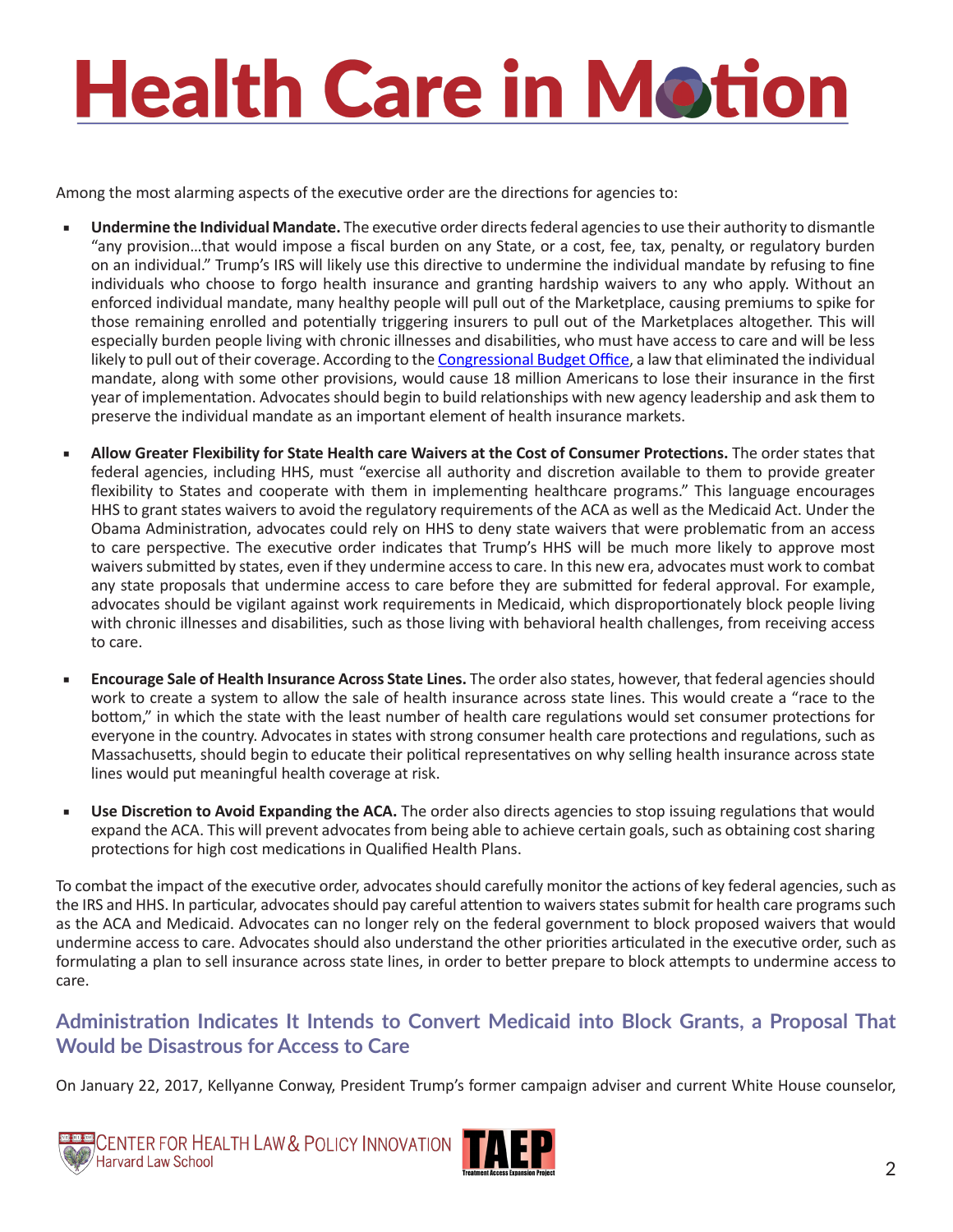indicated that the Administration will seek to convert Medicaid from an entitlement program to block granting. Conway, during her appearance on NBC's ["Sunday Today"](https://www.youtube.com/watch?v=zSho7LZQCeo) show praised block granting Medicaid as a way to provide additional flexibility to the states and to eliminate waste and fraud. Her statements are the first firm indication that the Trump Administration will push to change the funding structure of Medicaid. If they succeed, access to care as well as innovative care programs provided through Medicaid will be deeply threatened.

Medicaid has traditionally been an entitlement program, meaning that it is funded to reflect actual health care spending. Proposals to end Medicaid's entitlement status threaten the health of all of the 69 million individuals who rely on the program. Block grants provide a set amount of funds that do not allow states to respond to current need and increased demand for Medicaid coverage during tough economic times, unanticipated disease outbreaks or disasters, and when there are health innovations, such as the recent curative breakthrough treatments for hepatitis  $C<sup>1</sup>$ 

Although block granting is often presented as a way to provide greater flexibility to states, flexibility without funding does not result in better programs or care. Spending caps and block grants shift costs onto states and would likely result in states cutting critical optional services, such as prescription drugs, and further limiting already restrictive provider networks. The [Urban Institute](http://kff.org/health-reform/report/national-and-state-by-state-impact-of/) estimated that a previous block grant proposal would lead states to drop between 14.3 and 20.5 million people from Medicaid and cut reimbursement to health care providers by more than 30% by the tenth year of its implementation. Spending caps or block grants would also hinder states' ability to flexibly respond to public health emergencies (such as disease outbreaks) and provide access to new, effective cures or treatments for serious or chronic health conditions. Shifting Medicaid costs to states and/or modifying eligibility requirements will result in service cuts and cost-sharing levels that jeopardize access to lifesaving care and treatment.

Advocates should focus on preventing a block grant proposal from passing Congress. Although the President's position on this subject has a great deal of importance, it is ultimately up to Congress to pass the legislation needed to shift Medicaid funding to block granting. Advocates should focus on educating their Senators and Representatives on the importance of the Medicaid programs in their states, as well as the negative consequences that block granting would have on their lower income constituents.

#### **Moderate Republicans Propose ACA Replacement Plan, Posing a Threat to Increase Regional Health Disparities and Signaling Republican Difficulties Agreeing on an ACA Replacement Plan**

On January 23, 2017, Senators [Bill Cassidy](https://www.cassidy.senate.gov/contact) (R-LA) and [Susan Collins](https://www.collins.senate.gov/contact) (R-ME) unveiled the [Patient Freedom Act of 2017,](http://www.cassidy.senate.gov/imo/media/doc/One Pager (1.20.17) (002).pdf) a plan to replace the ACA. This plan has much in common with previously proposed plans, such as promoting health savings accounts and eliminating the individual mandate. Their plan, however, is unusual in that it allows states to opt to keep ACA programs, receive a similar amount of federal funding for consumers to use to pay for medical care and health insurance, or reject any federal assistance altogether. States that opt out of the ACA but choose the replacement program could enroll otherwise uninsured individuals in high deductible health plans funded through state subsidized health savings accounts. States that opt out of the ACA, with or without the replacement plan, would forgo many of its consumer protections, except the requirement to allow children to remain on their parents' insurance until age 26 and the prohibition on annual or lifetime limits on benefits.

Although the Cassidy-Collins plan would allow some states to preserve the ACA, it still represents a threat to access to care for the majority of Americans. The Cassidy-Collins plan essentially block grants the ACA or its replacement, meaning

<sup>&</sup>lt;sup>1</sup> To understand the impact that block granting can have on social services programs, advocates should look to the experience of shifting the [Temporary Assistance for](http://www.cbpp.org/research/family-income-support/how-states-use-federal-and-state-funds-under-the-tanf-block-grant) [Needy Families](http://www.cbpp.org/research/family-income-support/how-states-use-federal-and-state-funds-under-the-tanf-block-grant) (TANF) program to block granting. Once TANF was block granted, states redirected these funds to other purposes, including filling state budget holes. States were not able to redirect these funds back to the TANF program when the need for TANF exploded during the recession. At TANF's onset, 70% of funding went to basic assistance for the poor. By 2014, only 26% of TANF funding supported basic assistance. A similar diversion of funds from Medicaid would severely undermine access to care for people of lower income.